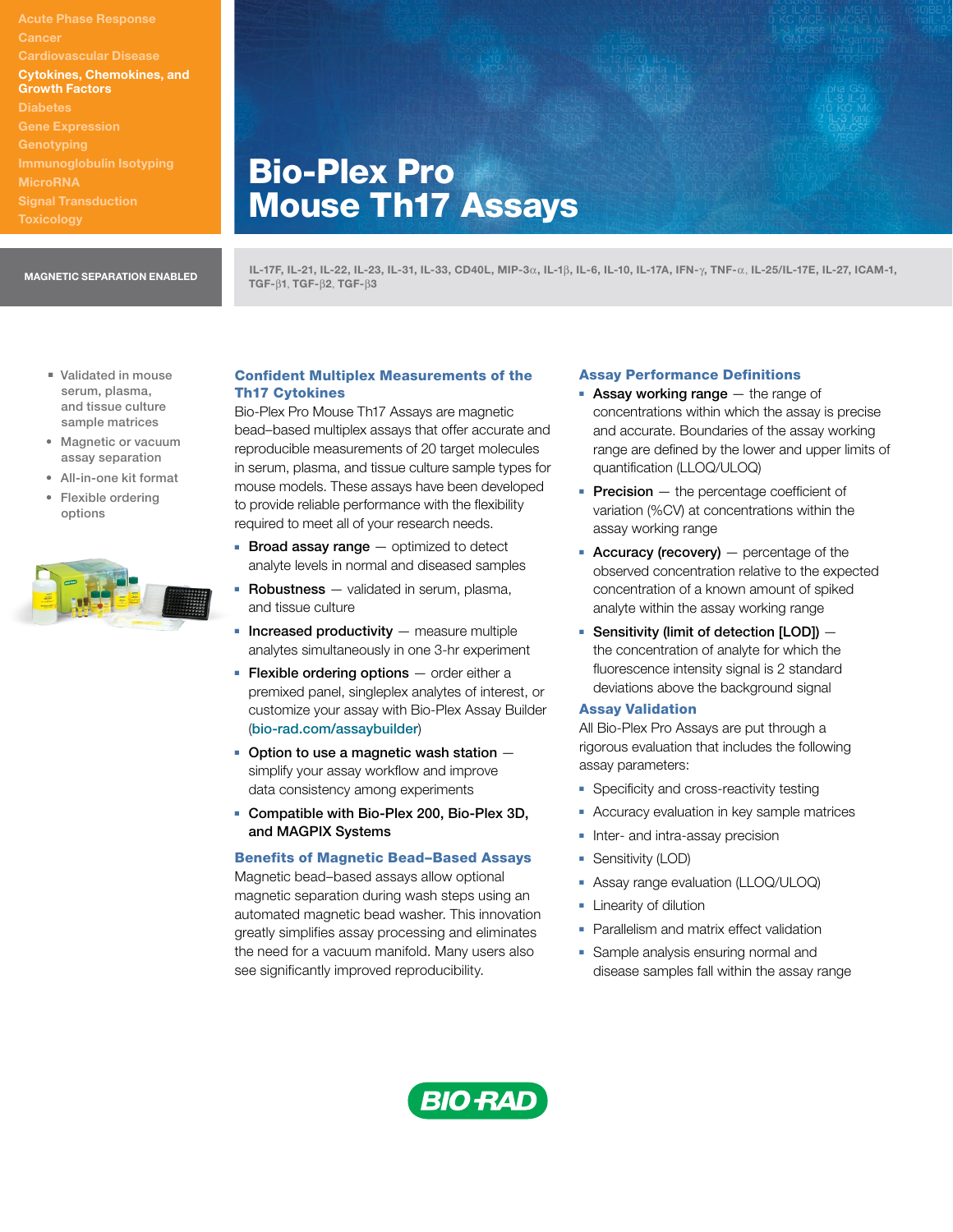Table 1 provides representative assay performance. Figures 1 and 2 are examples of linearity of dilution and confirmation of samples falling within the assay range, representing the careful work that was done to ensure the most accurate results possible.

|                     | Assay Working Range, pg/ml |             | Assay Sensitivity, pg/ml | <b>Assay Precision</b> |                 |
|---------------------|----------------------------|-------------|--------------------------|------------------------|-----------------|
| Target              | <b>LLOQ</b>                | <b>ULOQ</b> | LOD                      | Intra-Assay %CV        | Inter-Assay %CV |
| 10-Plex             |                            |             |                          |                        |                 |
| $IL-17F$            | 25                         | 86,159      | 8.3                      | 5.9                    | 1.7             |
| $IL-21$             | 30                         | 31,793      | 7.1                      | 4.4                    | 3.2             |
| $IL-22$             | $\mathbf{1}$               | 21,071      | 0.5                      | 4.7                    | 1.4             |
| $IL-23$             | 80                         | 273,553     | 31.8                     | 4.5                    | 1.7             |
| IL-25/IL-17E        | 5                          | 71,463      | 2.8                      | 2.8                    | 1.4             |
| $IL-27$             | $\overline{4}$             | 60,530      | 0.9                      | 2.7                    | 0.4             |
| $IL-31$             | 86                         | 1,452,700   | 36.1                     | 3.0                    | 2.0             |
| $IL-33$             | 43                         | 170,779     | 22.4                     | 3.9                    | 2.7             |
| CD40L               | 8                          | 136,300     | 4.4                      | 2.8                    | 1.9             |
| MIP-3 $\alpha$      |                            | 5,499       | 0.7                      | 2.7                    | 2.9             |
| ICAM-1*             | 81                         | 90,319      | 14                       | 3.0                    | 5.0             |
| 6-Plex              |                            |             |                          |                        |                 |
| $IL-1\beta$         | 10.36                      | 60,631      | 9.4                      | 4                      | $\overline{7}$  |
| $IL-6$              | 0.74                       | 12,053      | 0.2                      | 3                      | 16              |
| $IL-10$             | 2.95                       | 12,066      | 1.0                      | $\overline{4}$         | 5               |
| IL-17A              | 2.65                       | 43,337      | 0.8                      | 3                      | 10              |
| IFN- $\gamma$       | 1.84                       | 30,164      | 1.2                      | $\overline{4}$         | 6               |
| TNF- $\alpha$       | 5.8                        | 59,626      | 1.4                      | 3                      | 6               |
| TGF- $\beta$ 3-Plex |                            |             |                          |                        |                 |
| $TGF-B1$            | 1.69                       | 27,616      | 3.9                      | 4.5                    | 4.9             |
| $TGF-\beta2$        | 14.7                       | 30,080      | 1.9                      | 6.3                    | 9.1             |
| $TGF-\beta3$        | 2.8                        | 15,031      | 0.5                      | 6.9                    | 8.2             |

Table 1. Representative assay working ranges, sensitivity, and precision.

The LLOQ, ULOQ, LOD, and inter-assay precision %CV are mean data determined from three independent multiplex assays in a serum-based matrix. Intra-assay %CV is derived from one representative assay. LLOQ and ULOQ are defined as the boundary standard curve points in which the performance specifications of individual standard points were met for 10% intra-assay CV, 15% inter-assay CV, and 70–130% recovery. Data were generated using the magnetic workflow with the Bio-Plex Pro II Wash Station.

\* ICAM-1 was measured as a singleplex assay.





Fig. 1. Linearity of dilution determines the suitability of a standard curve for reflecting relative quantities of IL-22 analyte in a complex matrix. Linearity of dilution was assessed by spiking a known quantity of recombinant antigen into native mouse serum and plasma matrices. The observed and expected concentrations within the assay working range were plotted. The correlation coefficient R<sup>2</sup> value reflects the linearity of dilution for the assay. Representative results from IL-22 are shown. Mouse serum  $(\blacksquare)$ ; mouse plasma  $(\blacksquare)$ .

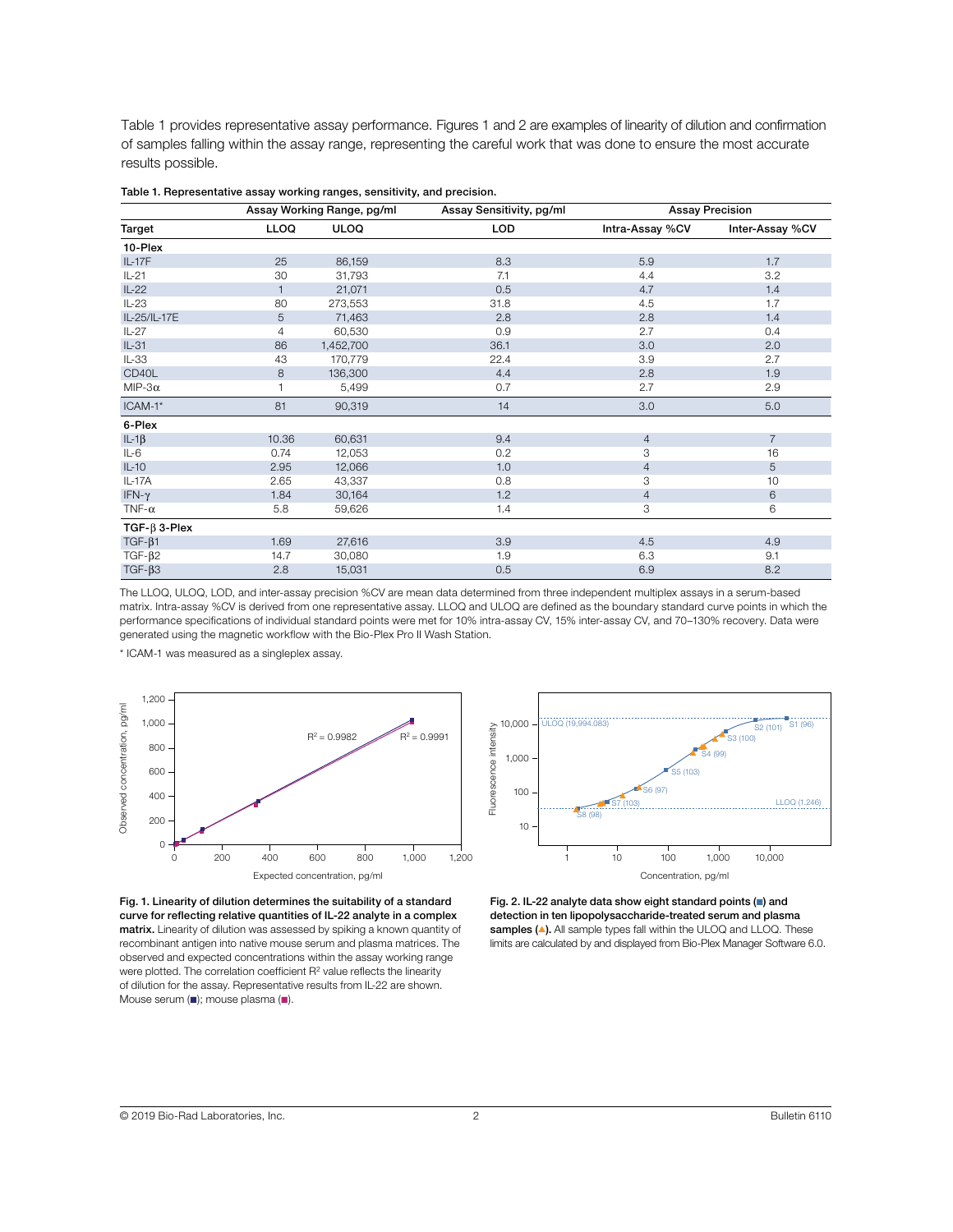#### Ordering Information

| Catalog #                                                 | Description                                                                                                                                                                                                                                                                                                                                                                                                                                    |  |  |  |
|-----------------------------------------------------------|------------------------------------------------------------------------------------------------------------------------------------------------------------------------------------------------------------------------------------------------------------------------------------------------------------------------------------------------------------------------------------------------------------------------------------------------|--|--|--|
| M6000007NY                                                | <b>Bio-Plex Pro Mouse Th17 Cytokine Premixed Assays</b><br>Bio-Plex Pro Mouse Cytokine Th17 Panel A 6-Plex<br>Group I, 1 x 96-well, includes mouse detection<br>antibody diluent HP, standard diluent, sample diluent,<br>assay buffer, wash buffer, streptavidin-phycoerythrin,<br>flat bottom plate, and sealing tape, for the detection<br>of 6 cytokine biomarkers (IL-1 $\beta$ , IL-6, IL-10, IL-17A,<br>IFN- $\gamma$ , TNF- $\alpha$ ) |  |  |  |
| 12010828                                                  | Bio-Plex Pro Mouse Th17 Cytokine 10-Plex Panel,<br>1 x 96-well, includes mouse detection antibody<br>diluent HP, standard diluent, sample diluent, assay<br>buffer, wash buffer, streptavidin-phycoerythrin, flat<br>bottom plate, and sealing tape, for the detection of 10<br>cytokine biomarkers (CD40L, IL-17F, IL-21, IL-22, IL-23,<br>IL-31, IL-33, MIP-3α, IL-25/IL-17E, IL-27)                                                         |  |  |  |
| Bio-Plex Pro Mouse Cytokine Th17 Group I Singleplex Sets* |                                                                                                                                                                                                                                                                                                                                                                                                                                                |  |  |  |
| 171G5002M                                                 | Bio-Plex Pro Mouse Cytokine IL-16 Set<br>1 x 96-well, includes coupled magnetic beads and<br>detection antibodies for IL-1 $\beta$ , requires reagent kit<br>(#12002798) and standards (#17150001)                                                                                                                                                                                                                                             |  |  |  |
| 171G5007M                                                 | Bio-Plex Pro Mouse Cytokine IL-6 Set<br>1 x 96-well, includes coupled magnetic beads and<br>detection antibodies for IL-6, requires reagent kit<br>(#12002798) and standards (#171l50001)                                                                                                                                                                                                                                                      |  |  |  |
| 171G5009M                                                 | Bio-Plex Pro Mouse Cytokine IL-10 Set<br>1 x 96-well, includes coupled magnetic beads and<br>detection antibodies for IL-10, requires reagent kit<br>(#12002798) and standards (#171I50001)                                                                                                                                                                                                                                                    |  |  |  |
| 171G5013M                                                 | Bio-Plex Pro Mouse Cytokine IL-17A Set<br>1 x 96-well, includes coupled magnetic beads and<br>detection antibodies for IL-17A, requires reagent kit<br>(#12002798) and standards (#171150001)                                                                                                                                                                                                                                                  |  |  |  |
| 171G5017M                                                 | Bio-Plex Pro Mouse Cytokine IFN-γ Set<br>1 x 96-well, includes coupled magnetic beads and<br>detection antibodies for IFN-y, requires reagent kit<br>(#12002798) and standards (#171l50001)                                                                                                                                                                                                                                                    |  |  |  |
| 171G5023M                                                 | Bio-Plex Pro Mouse Cytokine TNF- $\alpha$ Set<br>1 x 96-well, includes coupled magnetic beads and<br>detection antibodies for TNF- $\alpha$ , requires reagent kit<br>(#12002798) and standards (#171150001)                                                                                                                                                                                                                                   |  |  |  |
| Bio-Plex Pro<br>171l50001                                 | <b>Mouse Cytokine Group I Standards</b><br>Bio-Plex Pro Mouse Cytokine Standards<br>Group I, pkg of 1 vial, standard for detecting 23<br>mouse cytokines                                                                                                                                                                                                                                                                                       |  |  |  |
| 171110501                                                 | Bio-Plex Pro Mouse Cytokine Standards Group I,<br>pkg of 50 lot-matched vials, standard for detecting 23<br>mouse cytokines                                                                                                                                                                                                                                                                                                                    |  |  |  |
| 171IA0001                                                 | <b>Bio-Plex Pro Mouse Th17 Cytokine Standards</b><br>Bio-Plex Pro Mouse Th17 Cytokine Standards,<br>pkg of 1 vial, standard for detecting 11 mouse cytokines                                                                                                                                                                                                                                                                                   |  |  |  |
| 171IA0501                                                 | Bio-Plex Pro Mouse Th17 Cytokine Standards, pkg<br>of 50 lot-matched vials, standard for detecting<br>11 mouse cytokines                                                                                                                                                                                                                                                                                                                       |  |  |  |

includes coupled magnetic beads, detection antibodies, standards, buffers, diluents, streptavidinphycoerythrin, flat bottom plate, sealing tape; all-in-one kit for the detection of  $TGF-B1$ ,  $TGF-B2$ , and TGF- $\beta$ 3 171V4001M Bio-Plex Pro TGF-β1 Set, 1 x 96-well, includes coupled magnetic beads and detection antibodies for detecting TGF-β1, requires reagent kit (#171304070M) and standards (#171X40001) 171V4002M Bio-Plex Pro TGF-β2 Set, 1 x 96-well, includes coupled magnetic beads and detection antibodies for detecting TGF-β2, requires reagent kit (#171304070M) and standards (#171X40001) 171V4003M Bio-Plex Pro TGF- $\beta$ 3 Set, 1 x 96-well, includes coupled magnetic beads and detection antibodies for detecting TGF-β3, requires reagent kit (#171304070M) and standards (#171X40001) Bio-Plex Pro TGF-B Standards 171X40001 Bio-Plex Pro TGF- $\beta$  Standards, pkg of 1 vial, standard for detecting  $3$  TGF- $\beta$  analytes 171X40501 Bio-Plex Pro TGF- $\beta$  Standards, pkg of 50 lotmatched vials, standard for detecting 3 TGF- $\beta$ analytes Bio-Plex Pro Reagent Kits 12002798 Bio-Plex Pro Reagent Kit V, 1 x 96-well, includes assay buffer, 10x wash buffer, detection antibody diluent HP, streptavidin-phycoerythrin, flat bottom plate, sealing tape, standard diluent, sample diluent; for magnetic separation methods 12005847 Bio-Plex Pro Reagent Kit V, 10 x 96-well, includes assay buffer, 10x wash buffer, detection antibody diluent HP, streptavidin-phycoerythrin, flat bottom plate, sealing tape, standard diluent, sample diluent; for magnetic separation methods 171304080M Bio-Plex Pro High Dilution Reagent Kit, 1 x 96-well, includes assay buffer, wash buffer, detection antibody diluent, streptavidin-phycoerythrin, flat bottom plate, filter plate, sealing tape, standard diluent, sample diluent; for use with the magnetic or vacuum workflow **Bio-Plex Pro Wash Stations and Accessories**<br>30034376 **Bio-Plex Pro Wash Station include** Bio-Plex Pro Wash Station, includes magnetic plate carrier, waste bottle, 2 buffer bottles 171304502 Filter Plate, pkg of 1, 96-well plate, with clear plastic lid and tray, for Bio-Plex Assays using the vacuum wash method; sealing tape not included 171025001\*\* Bio-Plex Pro Flat Bottom Plates, 40 x 96-well plates 171304500 Bio-Plex Wash Buffer, 1.5 L 171020100 Bio-Plex Handheld Magnetic Washer, includes magnetic washer and adjustment hex tools for use in manual wash steps for all Bio-Plex Magnetic Assays

171W4001M Bio-Plex Pro TGF- $\beta$  3-Plex Assay, 1 x 96-well,

Catalog # Description Bio-Plex Pro TGF- $\beta$  Assays

\* Singleplex sets include coupled beads and detection antibodies. Reagent kits and standards are required to run an assay.

\*\* Required for washing Bio-Plex Pro Assays or other magnetic bead–based assays using the Bio-Plex Pro Wash Station.

# Visit [bio-rad.com/bio-plex](http://bio-rad.com/bio-plex) for more information.